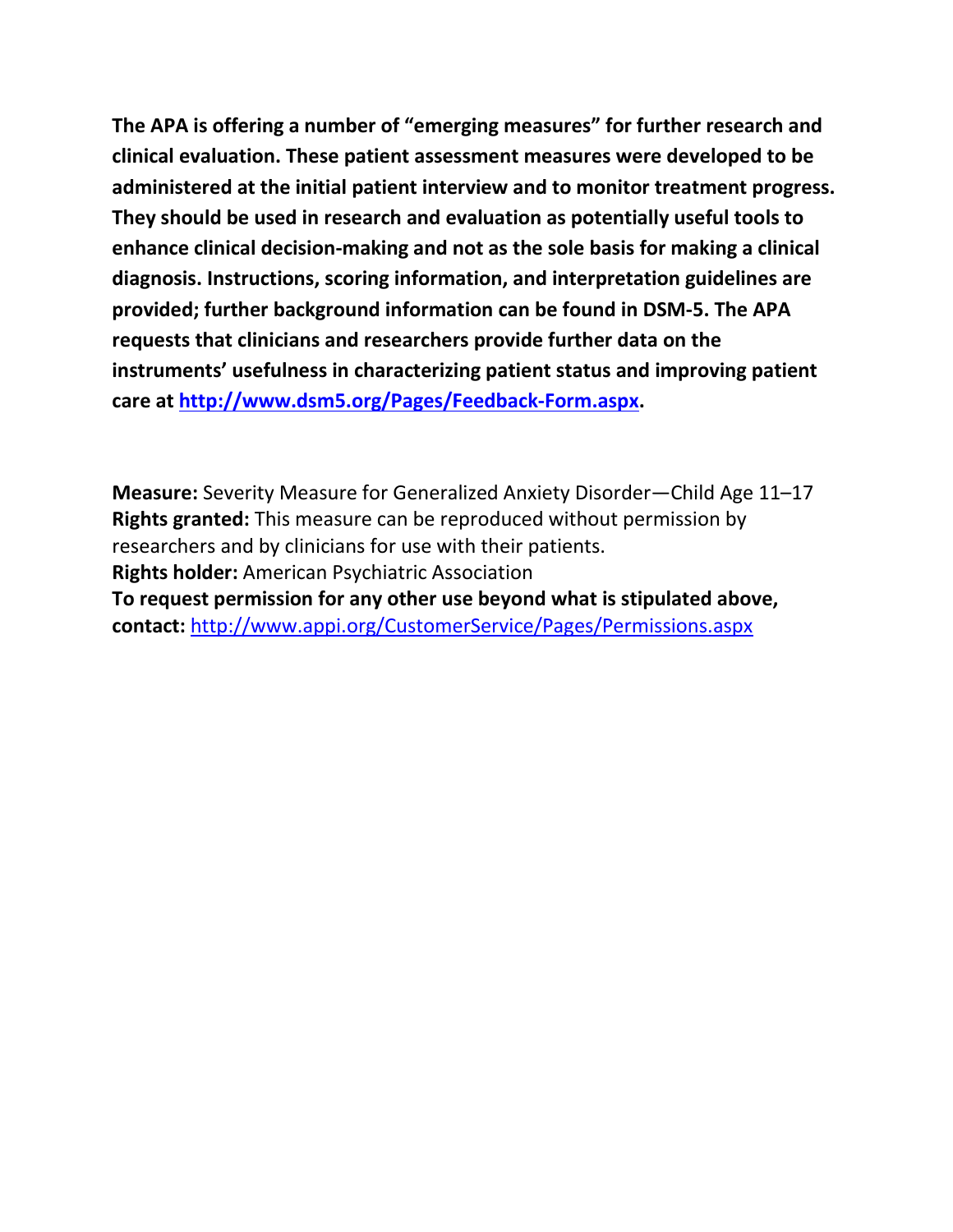## **Severity Measure for Generalized Anxiety Disorder—Child Age 11–17**

**Name:**\_\_\_\_\_\_\_\_\_\_\_\_\_\_\_\_\_\_\_\_\_\_\_\_\_\_\_\_\_\_\_\_\_\_\_\_ **Age:** \_\_\_\_\_\_ **Sex: Male Female Date:\_\_\_\_\_\_\_\_\_\_\_\_\_\_\_\_\_**

**Instructions:** The following questions ask about thoughts, feelings, and behaviors, often tied to concerns about family, health, finances, school, and work. Please respond to each item by marking ( $\checkmark$  or x) one box per row.

|                                                                                                                                                                |                                                                                                                      |              |                     |                     |                     |                    | <b>Clinician</b><br><b>Use</b> |
|----------------------------------------------------------------------------------------------------------------------------------------------------------------|----------------------------------------------------------------------------------------------------------------------|--------------|---------------------|---------------------|---------------------|--------------------|--------------------------------|
|                                                                                                                                                                | During the PAST 7 DAYS, I have                                                                                       | <b>Never</b> | <b>Occasionally</b> | Half of<br>the time | Most of<br>the time | All of<br>the time | <b>Item</b><br>score           |
| 1.                                                                                                                                                             | felt moments of sudden terror, fear, or<br>fright                                                                    | $\Box$ 0     | $\Box$ 1            | $\Box$ 2            | $\Box$ 3            | $\Box$ 4           |                                |
| 2.                                                                                                                                                             | felt anxious, worried, or nervous                                                                                    | $\Box$ 0     | $\Box$ 1            | $\Box$ 2            | $\Box$ 3            | $\Box$ 4           |                                |
| 3.                                                                                                                                                             | had thoughts of bad things happening, such<br>as family tragedy, ill health, loss of a job, or<br>accidents          | $\Box$ 0     | $\Box$ 1            | $\Box$ 2            | $\Box$ 3            | $\Box$ 4           |                                |
| 4.                                                                                                                                                             | felt a racing heart, sweaty, trouble<br>breathing, faint, or shaky                                                   | $\Box$ 0     | $\Box$ 1            | $\Box$ 2            | $\Box$ 3            | $\Box$ 4           |                                |
| 5.                                                                                                                                                             | felt tense muscles, felt on edge or restless,<br>or had trouble relaxing or trouble sleeping                         | $\Box$ 0     | $\Box$ 1            | $\Box$ 2            | $\Box$ 3            | $\Box$ 4           |                                |
| 6.                                                                                                                                                             | avoided, or did not approach or enter,<br>situations about which I worry                                             | $\Box$ 0     | $\Box$ 1            | $\Box$ 2            | $\Box$ 3            | $\Box$ 4           |                                |
| 7.                                                                                                                                                             | left situations early or participated only<br>minimally due to worries                                               | $\Box$ 0     | $\Box$ 1            | $\Box$ 2            | $\Box$ 3            | $\Box$ 4           |                                |
| 8.                                                                                                                                                             | spent lots of time making decisions, putting<br>off making decisions, or preparing for<br>situations, due to worries | $\Box$ 0     | $\Box$ 1            | $\Box$ 2            | $\Box$ 3            | $\Box$ 4           |                                |
| 9.                                                                                                                                                             | sought reassurance from others due to<br>worries                                                                     | $\Box$ 0     | $\Box$ 1            | $\Box$ 2            | $\Box$ 3            | $\Box$ 4           |                                |
| 10.                                                                                                                                                            | needed help to cope with anxiety (e.g.,<br>alcohol or medication, superstitious<br>objects, or other people)         | $\Box$ 0     | $\Box$ 1            | $\Box$ 2            | $\Box$ 3            | $\Box$ 4           |                                |
| <b>Total/Partial Raw Score:</b>                                                                                                                                |                                                                                                                      |              |                     |                     |                     |                    |                                |
| Prorated Total Raw Score: (if 1-2 items left unanswered)                                                                                                       |                                                                                                                      |              |                     |                     |                     |                    |                                |
| <b>Average Total Score:</b><br>Cuerlie M. Mittelsen H. Benels C. Ctrin M. Andreuse C. Lebeur B. Commission 00000 American Bruckistics Association - All delate |                                                                                                                      |              |                     |                     |                     |                    |                                |

Craske M, Wittchen U, Bogels S, Stein M, Andrews G, Lebeu R. Copyright © 2013 American Psychiatric Association. All rights reserved. This material can be reproduced without permission by researchers and by clinicians for use with their patients.